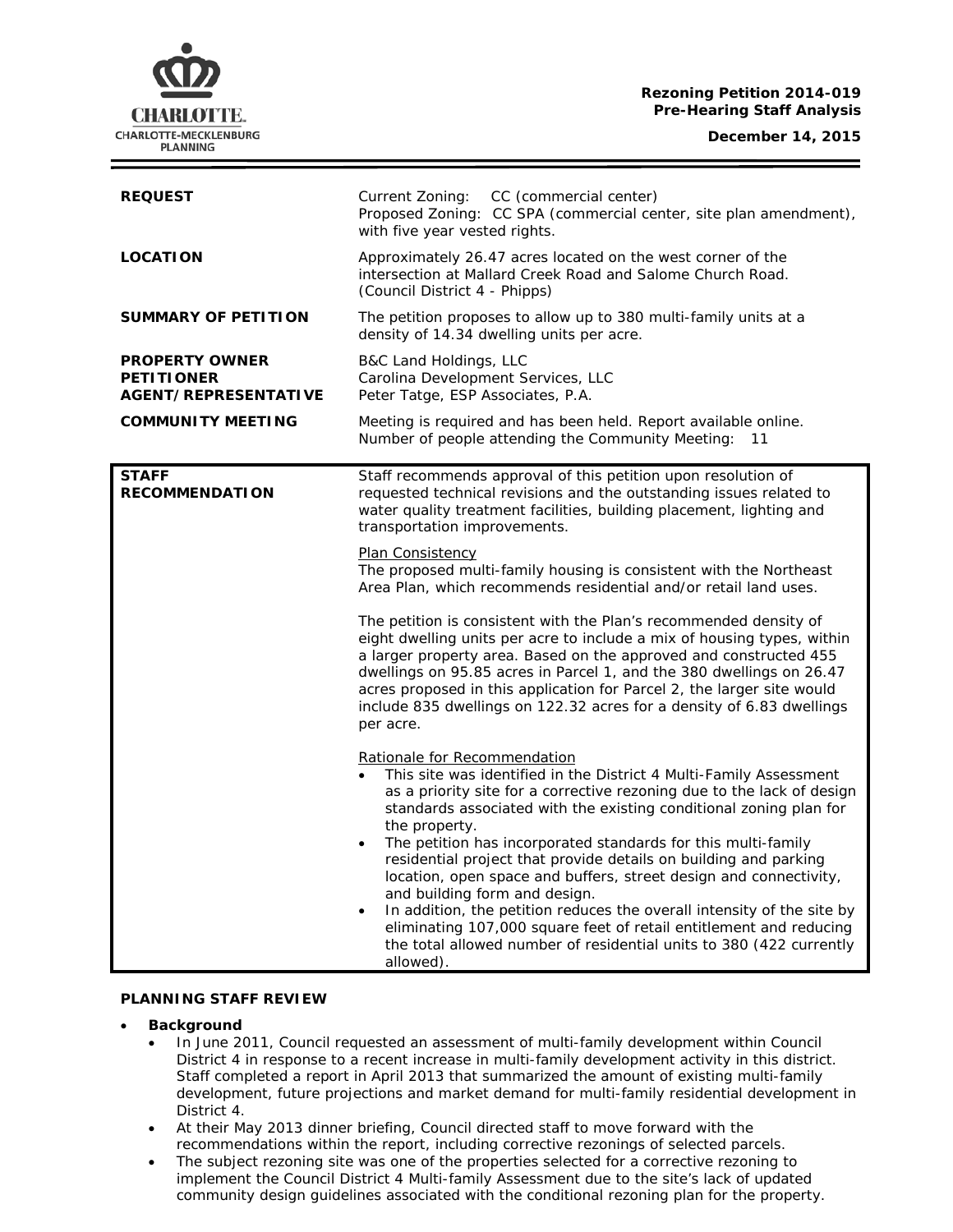- This petition was originally a staff-initiated (conventional) request to rezone the site from CC (commercial center) to R-4 (single family residential), to allow all uses in the R-4 (single family residential) district.
- The City Council held a public hearing on this conventional request at its February 17, 2014 meeting. The Zoning Committee recommendation was deferred several times to allow additional time for the property owner and staff to work together to develop a mutually acceptable conditional site plan with specific design guidelines.
- To support this effort, the Planning Department hired a Charlotte-based design firm (DRG) to develop preliminary site plans using current development standards and regulations that have been implemented since the approval of rezoning petition 1999-33c. Staff held two design charrettes with the property owner and consultant, and met several times to work on site plan challenges and design guidelines.
- Subsequently, the property owner decided to undertake a conditional rezoning for the subject property.
- At the Zoning Committee's June 24, 2015 meeting, the committee recommended that the petition be returned to City Council for a new hearing to allow the conversion of the petition to a conditional rezoning as requested by the property owner.
- At its meeting of July 20, 2015, the City Council approved a new public hearing for the subject petition.

# • **Proposed Request Details**

The site plan amendment contains the following changes:

- Up to 380 multi-family residential units at a density of approximately 14.33 dwelling units per acre (42 fewer units than 422 allowed under approved petition 1999-33c which currently governs the site), with five-year vested rights. Proposed development areas are identified on site plan as "Pods" A-D.
- Maximum 55-foot building height (not to exceed three stories).
- Proposed extension of Porter Creek Road, connecting to Salome Church Road, which will serve as the primary street running through the proposed development.
- This street will have will have six-foot sidewalks, eight-foot planting strips, and on-street parking. Buildings will be set back 27 feet from this street.
- A proposed private street network within the "Pods" connecting to the new internal public streets.
- Includes a series of concepts showing relationships between buildings, streets, courtyards, parking, and buffers.
- Provides street cross sections for public streets.
- Conceptual building elevations.
- Architectural standards identifying proposed treatments pertaining to building materials, roof pitch, building façade/articulation, and window arrangement.
- Proposed 50-foot and 75-foot buffers along property lines abutting existing single family residential homes to the south and west (Mallard Lake Subdivision). Any required buffers may be reduced by 25% with the installation of a six-foot high fence.
- Potential tree save areas identified.

# • **Existing Zoning and Land Use**

- The rezoning site is currently vacant and bounded to the north and west by Interstate 85. It is part of a larger 136-acre tract rezoned to MX-2 INNOV (mixed use, innovative) and CC (commercial center), in order to allow 1,172 attached housing units and 107,000 square feet of retail/office space. The approved site plan (rezoning petition 1999-033c) divides development rights into Parcels I and II:
	- Parcel I (MX-2 INNOV) consisting of approximately 93.14 acres, allowing up to 750 attached homes at a density of eight (8) units per acre. The number of units was reduced in 2007 to 455 single family homes and 175 townhomes at a density of 4.75 units per acre.
	- Parcel II, which includes the subject petition, consisted of 42.21 acres and was initially rezoned to CC (commercial center), in order to allow 422 attached housing units at a density of 15 units per acre, and 107,000 square feet of retail/office. A subsequent rezoning in 2007 (2007-037) amended the site plan for approximately 12.87 acres of Parcel II from CC (commercial center) to INST(CD) (institutional, conditional) in order to accommodate Stoney Creek Elementary School.
- This section of Mallard Creek Road and Salome Church Road has residential uses, as well as undeveloped acreage, on properties zoned R-3 (single family residential), R-12MF (multi-family residential) and MX-2 (mixed use). In addition, institutional uses are located on properties zoned INST(CD) (institutional, conditional).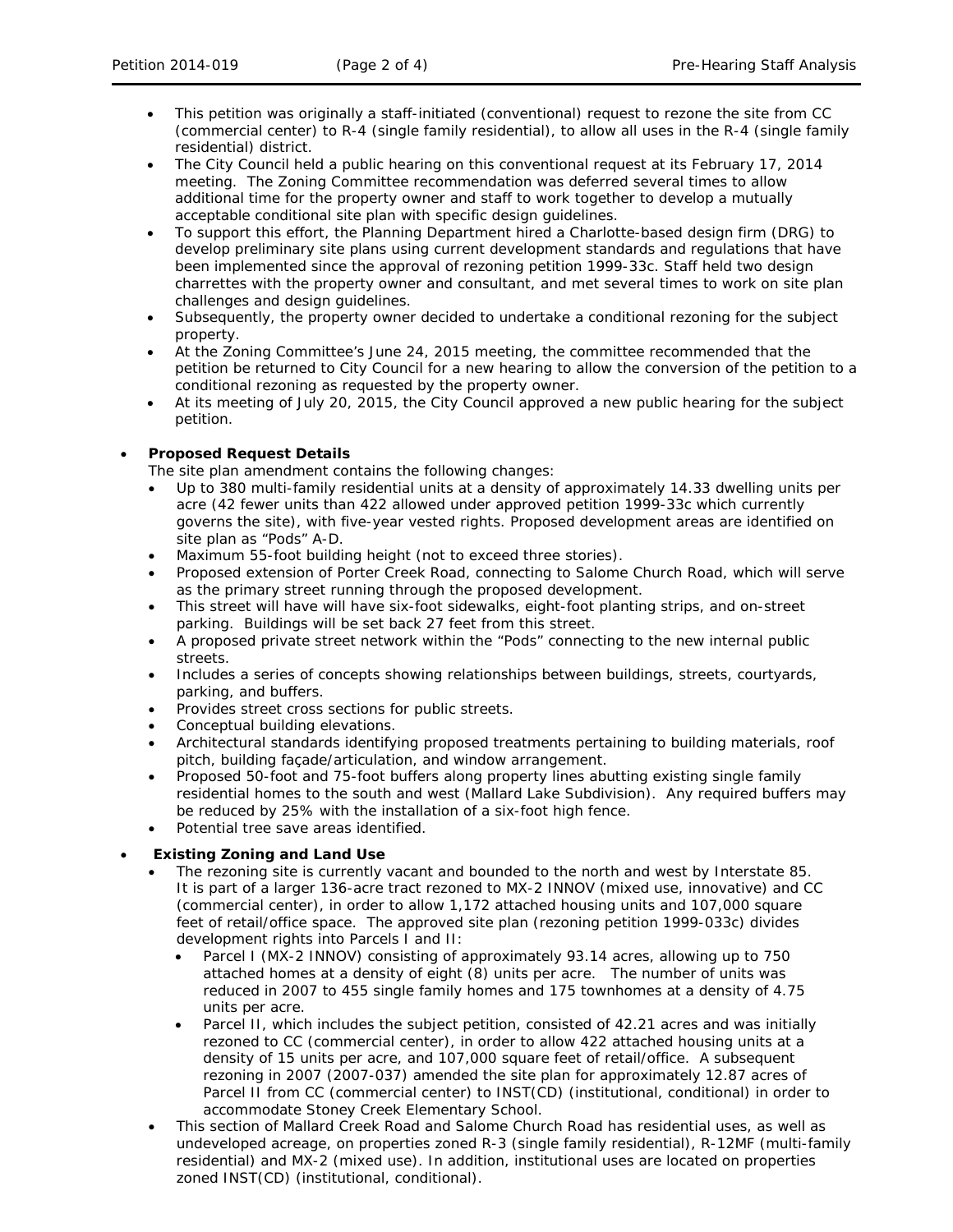See "Rezoning Map" for existing zoning in the area.

### • **Rezoning History in Area**

• Rezoning petition 2015-133 proposes to rezone approximately 20.6 acres located on the west side of Salome Church Road, north of North Tryon Street and east of I-485, from R-3 (single family residential) and R-22MF (residential multi-family) to R-12MF(CD) (residential multifamily, conditional) in order to allow up to 228 residential dwelling units (multi-family, duplex, triplex, and quadraplex) at a density of 11.07 units per acre The public hearing for this request is scheduled for the December 14, 2015 City Council rezoning meeting.

## • **Public Plans and Policies**

• The petition is consistent with the *Northeast Area Plan* (2000), which recommends residential and retail land uses for this parcel. More specifically, the plan recommends that residential on the entire site rezoned in 1999, be developed at a density up to eight dwelling units per acre.

#### • **TRANSPORTATION CONSIDERATIONS**

- Salome Church Road is classified as a major thoroughfare on the CRTPO Thoroughfare Plan and envisioned to be a five-lane facility in the future. Salome Church Road currently carries 6,800 vehicle trips per day, which can be adequately served by the two to three lanes that exist today. The primary transportation goal for this site is to implement the future design for Salome Church Road along the limits of the property so that the future capacity can be created with incremental development. This remains an outstanding item on the rezoning plan. The site will include a left-turn lane into the development and sidewalks along the frontage of Salome Church Road. The internal connection to Porter Creek Road is a requirement of the City's Subdivision Ordinance and also supported by CDOT.
- See Outstanding Issues, note 7.
- **Vehicle Trip Generation:** Current Zoning: 4,600 trips per day (assuming 107,000 square feet of retail) or 2,680 trips per day (assuming 422 multi-family units) Proposed Zoning: 2,425 trips per day

# **DEPARTMENT COMMENTS** (see full department reports online)

- **Charlotte Area Transit System:** No comments received.
- **Charlotte Department of Neighborhood & Business Services:** No comments received.
- **Charlotte Fire Department:** No comments received.
- **Charlotte-Mecklenburg Schools:** The development allowed under the existing zoning would allow 54 students, while the development allowed under the proposed zoning will produce 50 students. Therefore, the net increase in the number of students generated from existing zoning to proposed zoning is zero. The proposed development is projected to increase the school utilization (without mobile classroom units) for Stoney Creek Elementary School from 125% to 128%. Utilization for Martin Middle School (98%) and Mallard Creek High School (132%) will not change.
- **Charlotte-Mecklenburg Storm Water Services:** No comments received.
- **Engineering and Property Management:** See Requested Technical Revisions, note 3.
- **Charlotte Water:** No comments received.
- **Mecklenburg County Land Use and Environmental Services Agency:** No comments received.
- **Mecklenburg County Parks and Recreation Department:** No comments received.

# **OUTSTANDING ISSUES**

#### Environment

1. Environmental Features language should include a note that the water quality facility to be constructed on the site will be designed and landscaped as part of the overall site design. Such areas will be made aesthetically appealing through the use of grass, landscaping, water features, rain gardens or other like features.

#### Site and Building Design

- 2. Remove Architectural Standards Note g (related to the location of building envelopes) from the site plan.
- 3. Provide a minimum build-to line for all buildings.
- 4. Limit freestanding lighting to a maximum height of 20 feet as proposed development lies